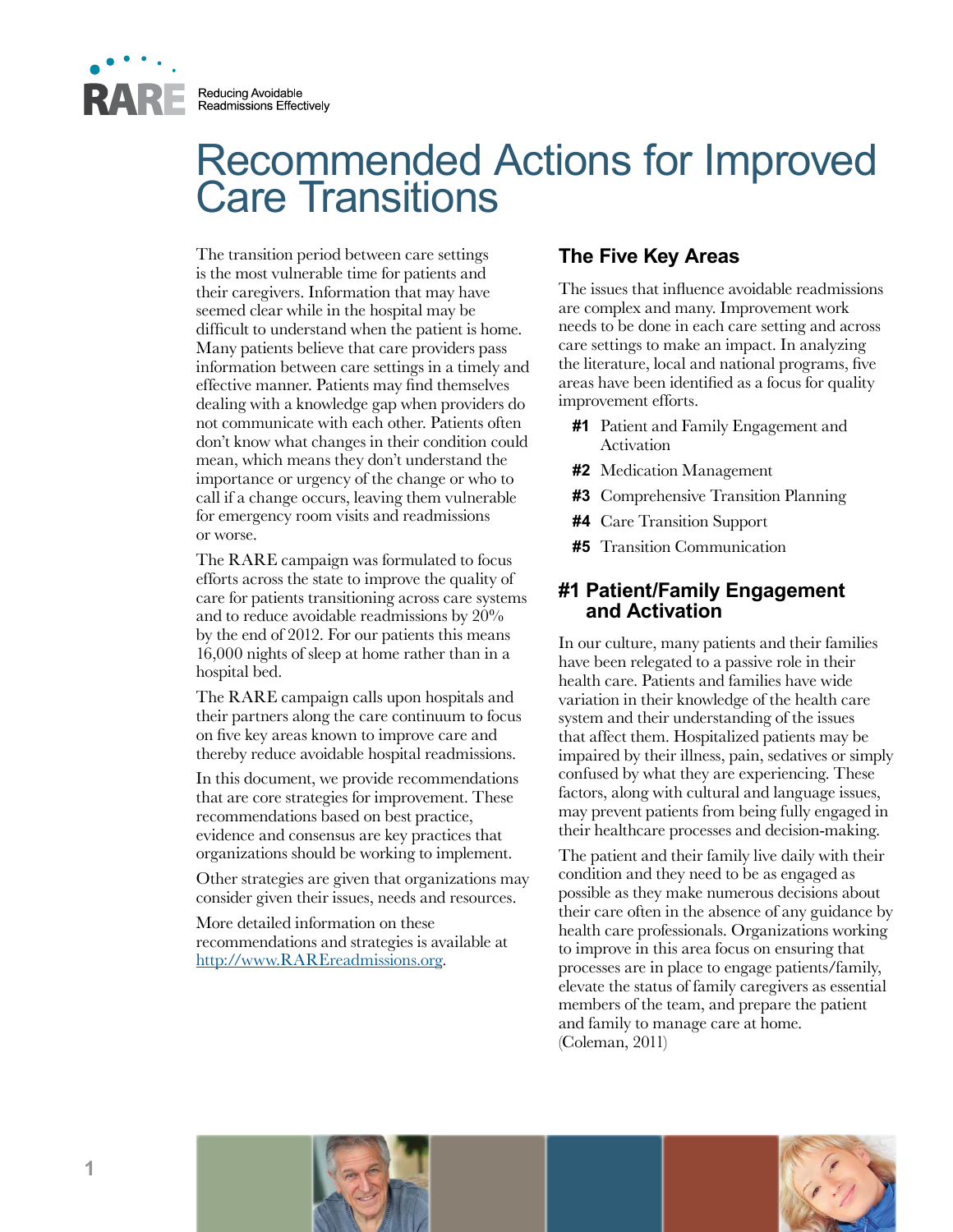#### **Recommendations:**

- Care team members are strongly encouraged to use the Teach Back method when giving instructions to patients for information that the patient will need to act upon during and after transitions. Teach Back assures the care provider that the patient/caregiver understands the information. Care providers should include family members and/or caregivers in the teaching as well whenever possible. If Teach Back is unsuccessful or the patient is unable to do the requirements of the care plan, the plan needs to be modified. This may be by engaging family members or other caregivers to carry out the plan. (Project BOOST)
- Care team members must develop methods and processes to ensure that caregivers are engaged in developing the plan of care and give preferences for the type, intensity or setting of care they receive.
- Care providers must utilize health literacy standards such as the AHRQ Health Literacy Universal Precautions Toolkit to ensure that spoken language and written materials are easy to understand from the patient's perspective. (DeWalt, 2010)

# **#2 Medication Management**

Medications are important components of an overall strategy to manage chronic conditions. However, the number and complexity of medication regimes may leave the patient and their caregivers in a quandary of how to follow so many instructions. Patients and caregivers need support in how they can become active managers of their medications regimes, including why, how and when to take them. Further improvement opportunities exist in ensuring patients are prescribed only what they need and that the benefits of prescribed medications outweigh the risks.

#### **Recommendations:**

- Medication reconciliation must be completed at each patient transition, not as a checked task, but to ensure safety, accuracy and necessity of the medication as well as to facilitate communication and shared understanding between the care team and the patient. (CMS and TJC Standards).
- The newly reconciled medication list should indicate the purpose for taking each medication and the date of reconciliation should be noted at the top.
- When transitioning out of the hospital, changes in the medication regime from prehospital medications should be made clear to the patient and caregivers.
- Any discrepancy in the medications must be evaluated and acted upon.
- Teach Back is an effective strategy and should be used to elicit the level of understanding of the patient/caregiver to take medications safely and as prescribed. (Project BOOST)

#### **Other Strategies:**

- Medication Therapy Management should be offered in the acute and ambulatory care settings for high-risk patients.
- The pharmacist should review orders at the time of transition for accuracy and necessity, potential side effects and/or interactions for high-risk patients. (Frandzel, 2012)
- The pharmacist should provide medication instruction for high-risk patients and should include an assessment of the patient's ability to accurately and reliably take medications. (Schnipper, 2006)
- A home visit to reconcile the medication list with what the patient is actually taking may be offered to high-risk patients.



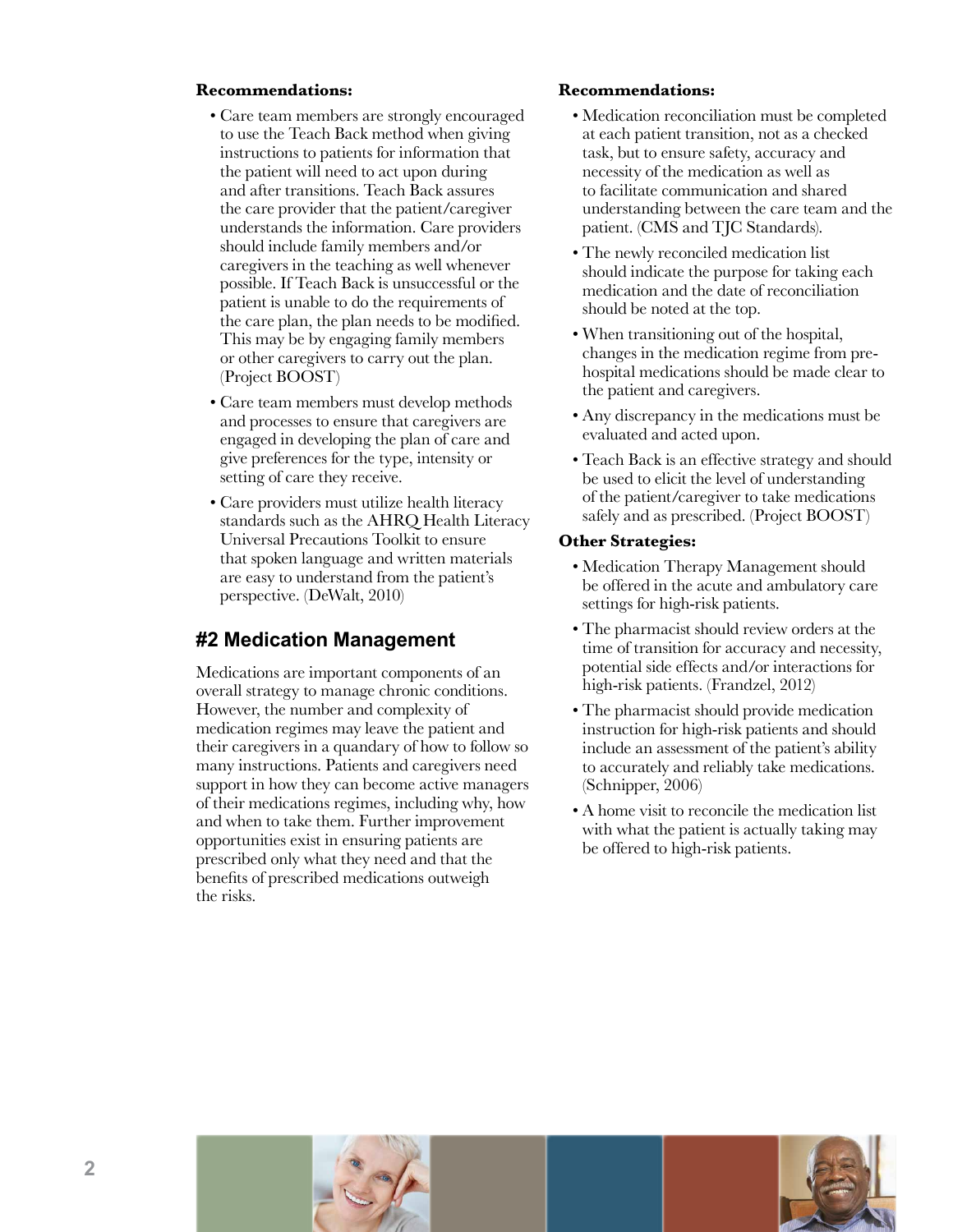## **#3 Comprehensive Transition Planning**

The comprehensive transition plan (formerly called discharge instructions) is a guide developed collaboratively by the sending care team and the patient/caregiver for the tasks that are to be done by the patient or caregiver post-hospitalization. The focus is to ensure that all of a patient's needs are considered and are delivered in a way that the patient/caregiver can understand and use as a reference. (Sheppard, 2010) (Project RED)

#### **Recommendations:**

A written patient-centered transition plan must include the following:

- Reason for hospitalization, including information on disease/condition in terms the patient can understand.
- Medications to be taken post-transition, including, as appropriate, resumption of preadmission medications.
	- Purpose of medication
	- Dosage of medication
	- When to take medication
	- How to take medication
	- How to obtain medication and refills
- Self-care activities

– Diet

- Physical activity level or limitations
- Weight monitoring, etc.
- Durable medical equipment (DME)
	- Supplies the patient will need
	- Purpose of DME/supplies
	- Where/how to obtain DME/supplies
- Symptom recognition and management, including:

 – Symptoms that indicate the patient should respond and understand what care seeking options are available (red flags)

– What to do if a red flag occurs, including the urgency of the issue, who to contact, how to contact them, and what to do in an emergency

- Coordination and planning for follow-up appointments.
	- Appointment should be made prior to transition and usually within 5 business days of transition (based on the patient's condition).
	- Involves coordination with the patient/ caregiver to assure they will be able to get to and keep the appointment.
	- The transition plan must be written in easyto-understand, plain language, using only as many words as necessary, meeting as many health literacy standards as possible. Also avoid medical jargon, abbreviations and acronyms. Teach Back may also be useful in this regard.

# **#4 Care Transition Support**

The transition period between care settings is the most vulnerable time for patients and their caregivers. Patients often don't know what changes in their condition could mean, which means they don't understand the importance or urgency of the change or who to call if a change occurs, leaving them vulnerable for emergency room visits and readmissions or worse.

#### **Recommendations:**

Post-hospitalization follow-up: (Nersesian, 2011)

- The patient must have a follow-up appointment with their primary care physician within 5 business days posthospitalization or sooner if their condition warrants, to review their progress and plan of care. (Nersesian, 2011)
- The receiving provider should allow appointments slots for transitioned patients to be seen within 5 business days.
- Follow-up appointments should also be made with specialists, ancillary services such as PT, OT, respiratory therapy, pharmacists, etc. as indicated by the patient's condition.
- Within 72 hours of transition, a purposeful contact with the patient should be made by a team member with knowledge of the patient's history and plan of care.

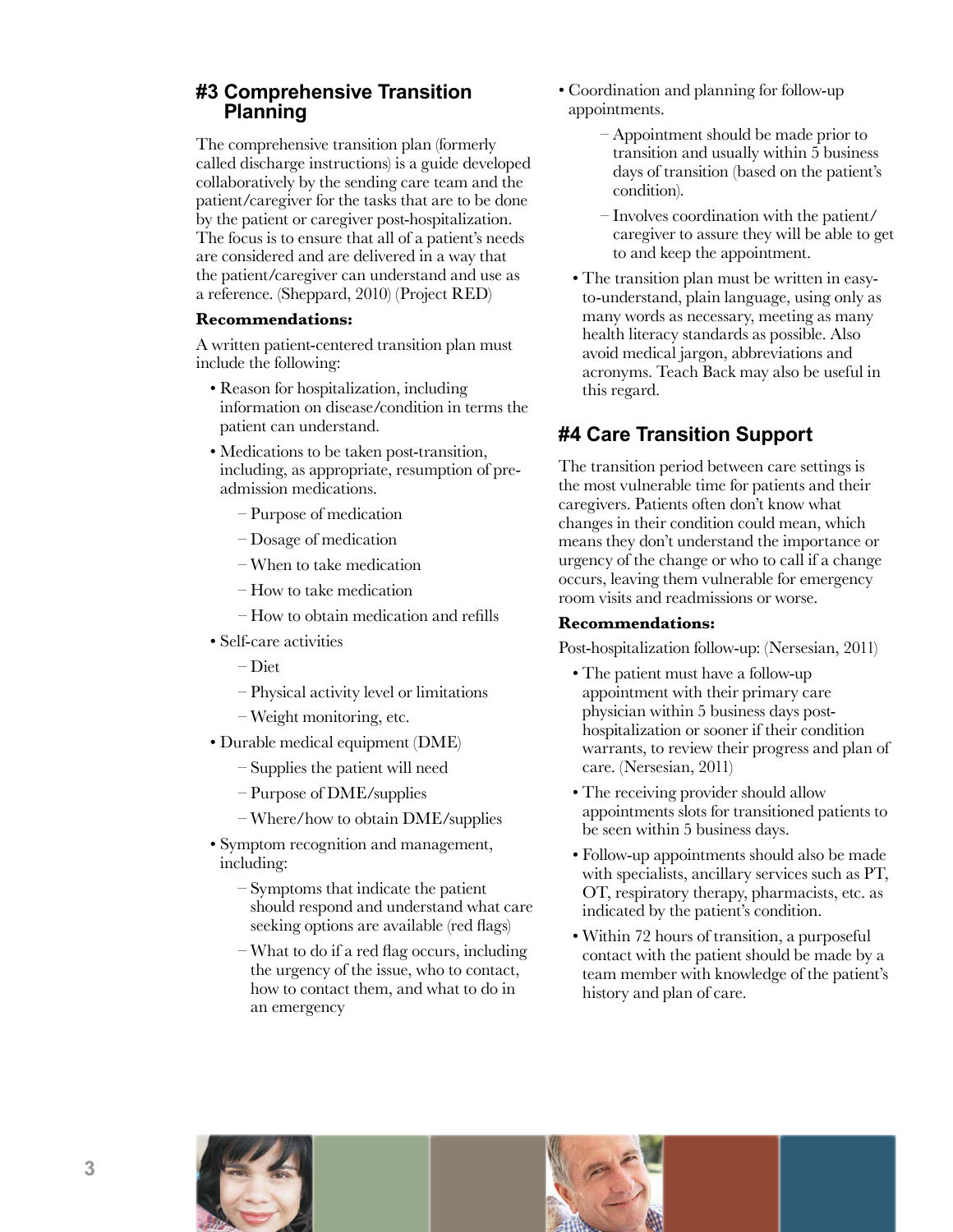- Teach back and open-ended questions should be used to assess and assure the patient understands and is able and willing to follow through on the plan of care.
- The content of the follow-up visit should focus on:
	- Patient's goals for the visit, factors contributing to admission or ER visit, medications the patient is taking and on what schedule, medication reconciliation.
	- Patient's needs for medication adjustment, follow-up on test results, monitoring and testing, advance directives, specific future treatments such as Physician Orders for Life Sustaining Treatment (POLST)
	- Patient needs for instruction on selfmanagement using Teach Back
	- Explanation of warning signs and how to respond using Teach Back
	- Instructions for seeking emergency and non-emergency after- hours care (Coleman, 2010)

### **Other Strategies:**

- Care Transitions Intervention® This intervention developed by Dr. Eric Coleman and his team at the University of Colorado uses a coach to support the patient through their transition. The coach focuses on helping the patient and family caregiver develop skills and confidence to assert their treatment preferences and ensure that their needs are being met during transitions[. http://www.](http://www.caretransitions.org) [caretransitions.org](http://www.caretransitions.org) (Coleman, 2006)
- Case or care managers have a series of regular follow-up communications with the patient to ensure that medications, medical devices, meals/nutrition, transportation, appointments and other needs of the patient are in place.

# **#5 Transition Communication**

Lack of timely and adequate information between providers and sites of care contributes to discontinuity of care and the risk of readmissions for patients. Transition information may be too much, not enough, or in a format that renders it suboptimal or even useless.

#### **Recommendations:**

- The primary care provider (PCP) should be notified on the same day of admissions and transitions. PCPs should be notified the following morning of evening and overnight admissions. Hospitalists and PCPs should reach consensus on the content, timing and mode of communication.
- At every point during care transitions, patients/caregivers must know who is responsible for care and how to contact them. Care providers must also know who is responsible at each transition.
- The transition communication responsibilities of the hospital physician should be explicitly stated in policy or in medical staff bylaws.
- Concise transfer forms with key elements as identified in the [MHA Safe Transitions of](http://www.mnhospitals.org/index/stoc)  [Care](http://www.mnhospitals.org/index/stoc) program must be sent with the patient transferring to sites of care, such as skilled nursing facilities or transitional care units.
- When a patient transfers from one facility to another, direct reports between nursing staff should take place.
- Complete transition summaries should be received by the accepting facility within 3 business days. (Nersesian, 2011)

#### **Other Strategies:**

- Develop a universal patient care plan that would be used by all providers.
- Utilize a Patient Health Record that is maintained by the patient and is brought to and reviewed at all patient/provider encounters. [\(Care Transitions.org\)](http://www.caretransitions.org)
- Allow access to hospital electronic health records for those facilities commonly in receipt of patients transitioned from that hospital.



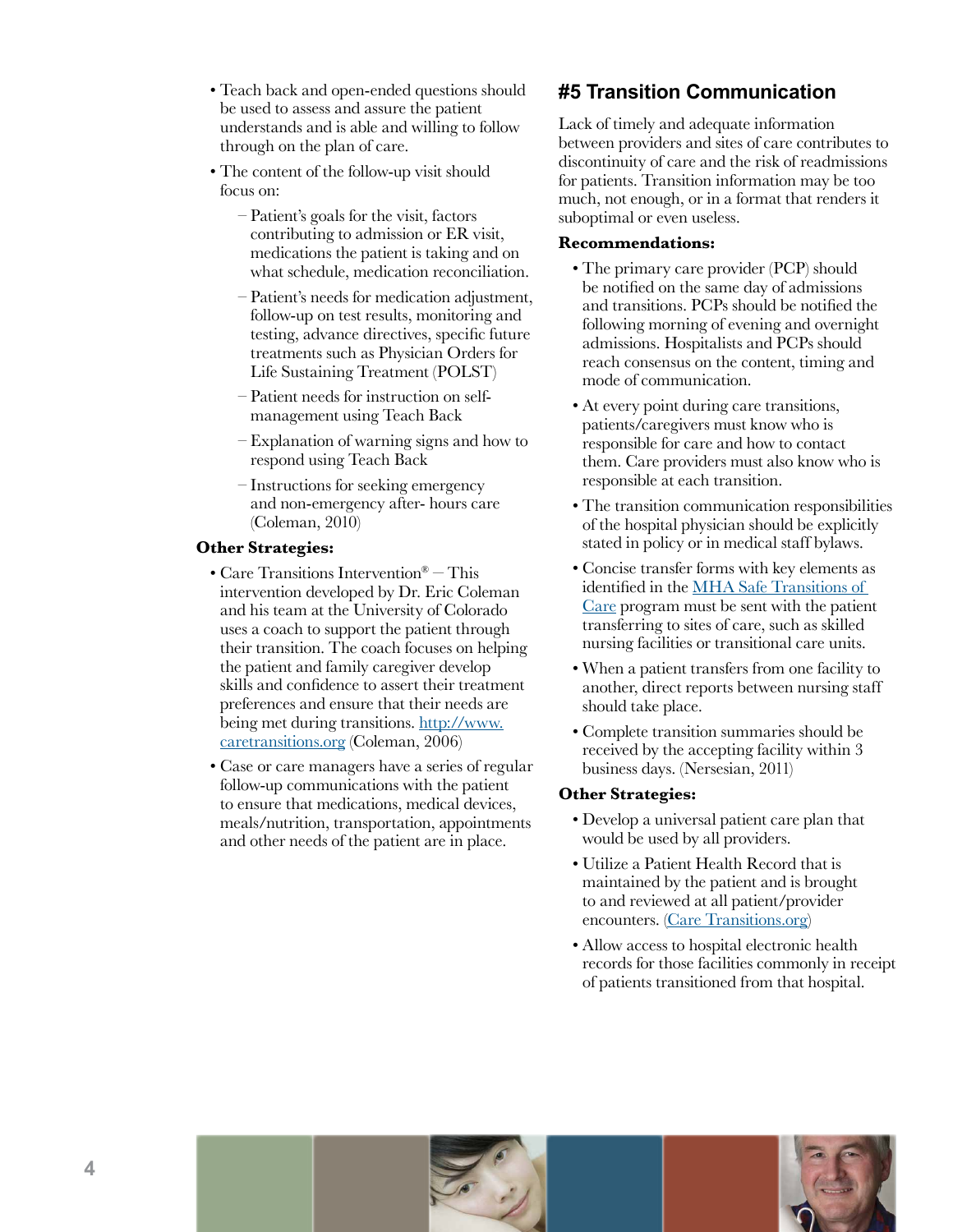## **References and Credits**

Bodenheimer T. Coordinating care – a perilous journey through the health care system. *New Engl J Med* 2008;358:1064-71.

Boutwell A., Hwe S. Effective interventions to reduce rehospitalizations: a survey of the published evidence. Cambridge, MA: Institute for HealthCare Improvement; 2009.

Coleman EA, Parry C, Chalmers S, Min SJ. The care transitions intervention: results of a randomized controlled trial. *Arch Int Med* 2006;166:1822-28.

Coleman EA, What will it take to ensure high quality transitional care? Available at[: http://](http://www.caretransitions.org/What_will_it_take.asp) [www.caretransitions.org/What\\_will\\_it\\_take.asp.](http://www.caretransitions.org/What_will_it_take.asp)  2011.

Coleman EA. Care Transitions Intervention®. Available at[: http://www.CareTransitions.org.](http://www.caretransitions.org) 

Coleman, EA. The post-hospital follow-up visit: a physician checklist to reduce readmissions. Oakland, CA. California HealthCare Foundation: 2010.

DeWalt DA, Callahan LF, Hawk VH, et al. *In* Health Literacy Universal Precautions Toolkit. (Prepared by North Carolina Network Consortium, The Cecil G. Sheps Center for Health Services Research, The University of North Carolina at Chapel Hill, under Contract No. HHSA290200710014.) AHRQ Publication No. 10-0046-EF. Rockville, MD. Agency for Healthcare Research and Quality. April 2010.

Dudas V, Bookwalter T, Kerr KM, Pantilat SZ. The impact of follow-up telephone calls to patients after hospitalization. *Dis Mon* 2002:48:239-48.

Frandzel S. Programs bridge gap in care between the hospital and home. *Pharmacy Practice News*. January 2012.

Hernandez AF, Greiner MA, Fonarow GC, et al. Relationship between early physician follow-up and 30-day readmission among Medicare beneficiaries hospitalized for heart failure. *JAMA* 2010;303:1716-22.

Institute for Health Care Improvement. STAAR: State Action on Avoidable Readmissions. 2010. Available at[: http://www.ihi.org.](http://www.ihi.org)

Jack BW, Veerappa CK, Anthony D, et al. A reengineered hospital discharge program to decrease rehospitalization: a randomized trial. *Ann Int Med* 2009;150;178-87.

Jencks SF, Williams MV, Coleman EA. Rehospitalizations among patients in the Medicare fee-for-service program. *N Engl J Med*. 2009;360:1418-28.

Kripalani S, Jackson AT, Schnipper JL, Coleman EA. Promoting effective transitions of care at hospital discharge: a review of key issues for hospitalists. *J Hosp Med* 2007;2:314-23.

Kripalani S, LeFevre F, Phillips CO, et al. Deficits in communication and information transfer between hospital-based and primary care physicians: implications for patient safety and continuity of care. *JAMA* 2007;297:831-41.

Minnesota Hospital Association. Safe Transitions of Care. Available at[: http://www.mnhospitals.](http://www.mnhospitals.org/index/stoc) [org/index/stoc.](http://www.mnhospitals.org/index/stoc) 2011.

Nersesian, William & Kuzel, Russell. ICSI webinar, March 2, 2011. Available at: [http://www.rarereadmissions.org/resources/](http://www.rarereadmissions.org/resources/webinars.html) webinars.html

Ossei-Anto A, Joshi M, Audet AM, et al. *in* Health Care Leader Action Guide to Reduce Avoidable Readmissions. Health Research & Educational Trust, Chicago, IL. January 2010.

Schnipper JL, Kirwin JL, Cotugno MC, et al. Role of pharmacist counseling in preventing adverse drug events after hospitalization. *Arch Int Med* 2006;166: 565-71.

Shepperd S, McClaran J, Phillips CO, et al. Discharge planning from hospital to home (review). *Cochrane Database Syst Rev* 2010;(1): CD000313.

Society of Hospital Medicine Care Transitions Implementation Guide. Project BOOST. Better Outcomes for Older Adults through Safe Transitions. Available at[: http://www.](http://www.hospitalmedicine.org/BOOST) [hospitalmedicine.org/BOOST.](http://www.hospitalmedicine.org/BOOST)

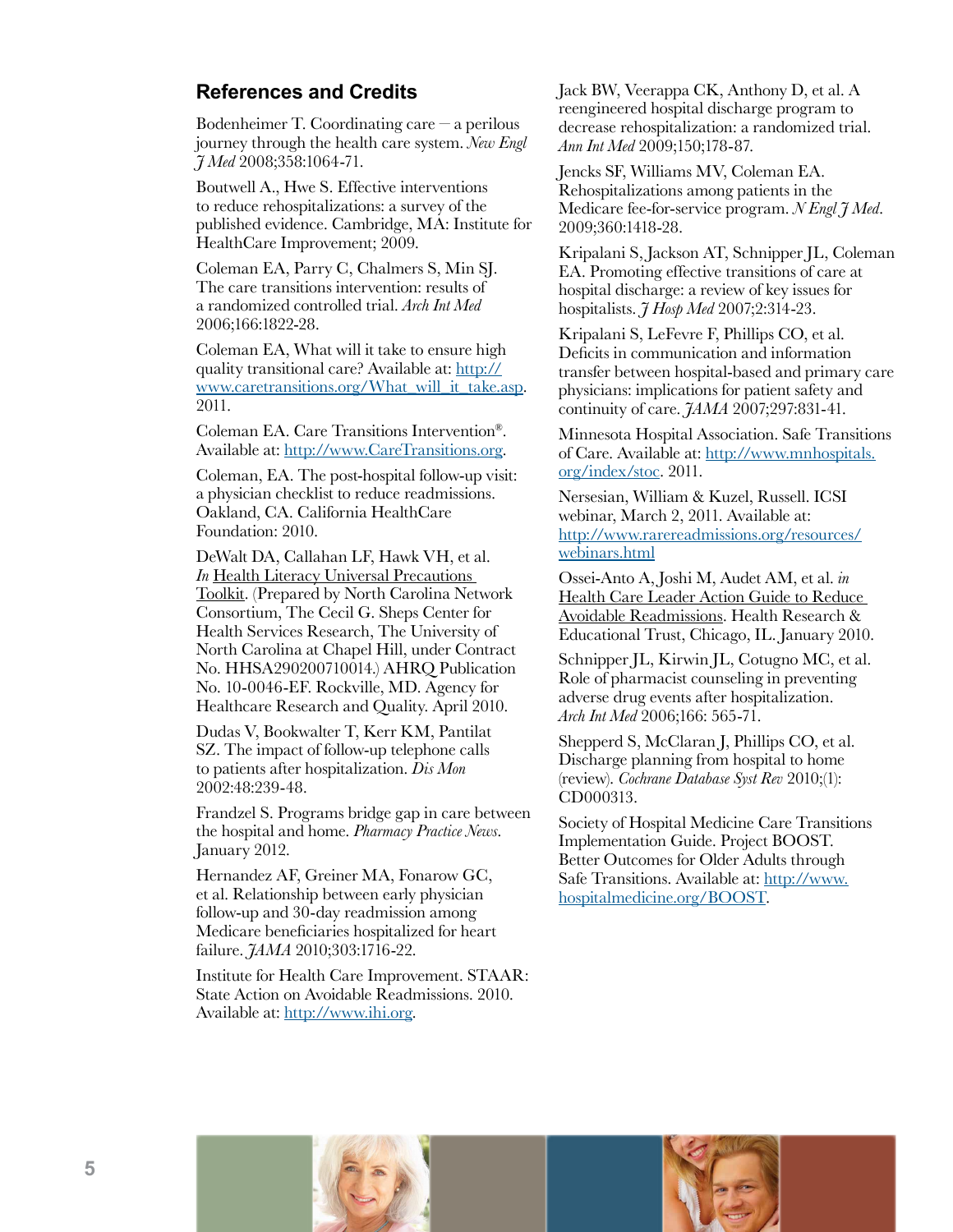# **Recommendations and Location of Care**

| <b>RARE Standard</b>                                                              | Hospital                | Ambulatory Care | <b>Long-Term Care</b>   | Community               |
|-----------------------------------------------------------------------------------|-------------------------|-----------------|-------------------------|-------------------------|
| <b>Patient/Family Engagement</b>                                                  |                         |                 |                         |                         |
| 1. Utilize the Teach Back method                                                  | ×                       | ×               | ×                       | ×                       |
| 2. Ensure caregivers are engaged in<br>developing the plan of care                | ×                       | ×               | ×                       | X                       |
| 3. Utilize health literacy standards                                              | ×                       | ×               | ×                       | ×                       |
| <b>Medication Management</b>                                                      |                         |                 |                         |                         |
| 1. Medication reconciliation completed at each<br>patient transition              | ×                       | ×               | ×                       | ×                       |
| 2. Medication list should indicate purpose<br>and dates                           | ×                       | ×               | ×                       | ×                       |
| 3. Medication changes should be made clear<br>to patient                          | ×                       | X               | ×                       | ×                       |
| 4. Any discrepancy in the medications is<br>evaluated and acted upon              | ×                       | ×               | ×                       | ×                       |
| 5. Teach Back method is used                                                      | ×                       | ×               | ×                       | ×                       |
| <b>Comprehensive Transition Plan</b>                                              |                         |                 |                         |                         |
| Includes:                                                                         |                         |                 | TCU discharges          |                         |
| 1. Reason for hospitalization                                                     | ×                       |                 | ×                       |                         |
| 2. Medications                                                                    | ×                       |                 | ×                       |                         |
| 3. Self-care activities                                                           | ×                       |                 | $\overline{\bm{x}}$     |                         |
| 4. Durable medical equipment                                                      | ×                       |                 | ×                       |                         |
| 5. Symptom recognition and management                                             | $\overline{\textbf{x}}$ |                 | $\overline{\textbf{x}}$ |                         |
| 6. Coordination and planning for follow-up<br>appointments                        | ×                       |                 | ×                       |                         |
| 7. Easy to understand language                                                    | ×                       | ×               | ×                       | $\overline{\mathbf{x}}$ |
| <b>Care Transition Support</b>                                                    |                         |                 |                         |                         |
| 1. Follow-up appointment within 5 business days                                   | ×                       | ×               |                         |                         |
| 2. Assure appointments are available                                              |                         | ×               |                         |                         |
| 3. Coordinate appointments with ancillary<br>services                             | ×                       | X               | ×                       | ×                       |
| 4. Within 72 hours, purposeful contact made<br>with the patient                   | ×                       | ×               | ×                       |                         |
| 5. Utilize teach back                                                             | ×                       | ×               | ×                       | ×                       |
| 6. Content of follow-up visit                                                     |                         | ×               |                         |                         |
| <b>Transition Communication</b>                                                   |                         |                 |                         |                         |
| 1. Notify primary care of admissions and<br>discharges                            | X                       |                 |                         |                         |
| 2. Responsibilities assigned for care provider<br>during each phase of transition | ×                       | ×               | ×                       | ×                       |
| 3. Medical bylaws contain responsibilities of<br>hospital physician               | ×                       |                 |                         |                         |
| 4. Concise transfer form with key elements                                        | ×                       | ×               | ×                       | ×                       |
| 5. Direct report between nursing staff                                            | ×                       | ×               | ×                       | ×                       |
| 6. Discharge summaries completed and sent<br>within 3 business days               | ×                       | ×               | ×                       | ×                       |

#### **Care Settings Definitions**

*Hospitals:* Acute care facilities, including admit or observation status.

*Ambulatory Care:* Primary care and specialty care clinics.

*Long Term Care:* Includes skilled nursing facilities, transitional care and rehabilitation units, and assisted living facilities. *Community Care:* Includes home care, Area Agency on Aging, community health workers, group homes and other communitybased providers.

*Note: The recommended actions in this document meet or exceed CMS and The Joint Commission's standards.*